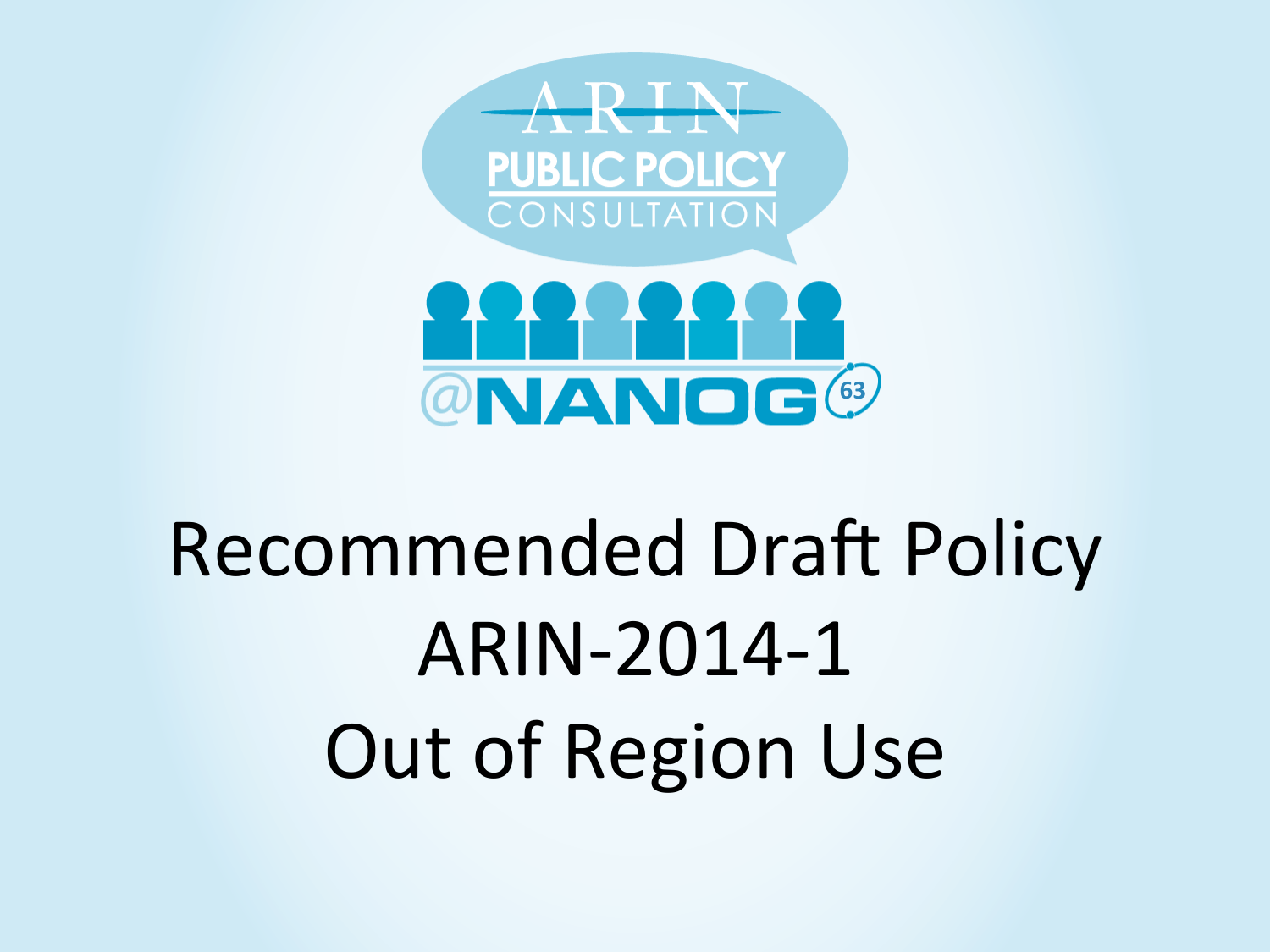

### **2014-1 History**

- 1. Origin: ARIN-prop-192 from December 2013
- 2. AC Shepherds: Milton Mueller, Tina Morris
- 3. Presented at:
	- PPC at NANOG 60
	- ARIN 33
	- PPC at NANOG 61
	- PPC at NANOG 62
	- ARIN 34
- 4. Advanced to Recommended Draft Policy in December 2014
- 5. Text Online & in Discussion Guide https://www.arin.net/policy/proposals/2014\_1.html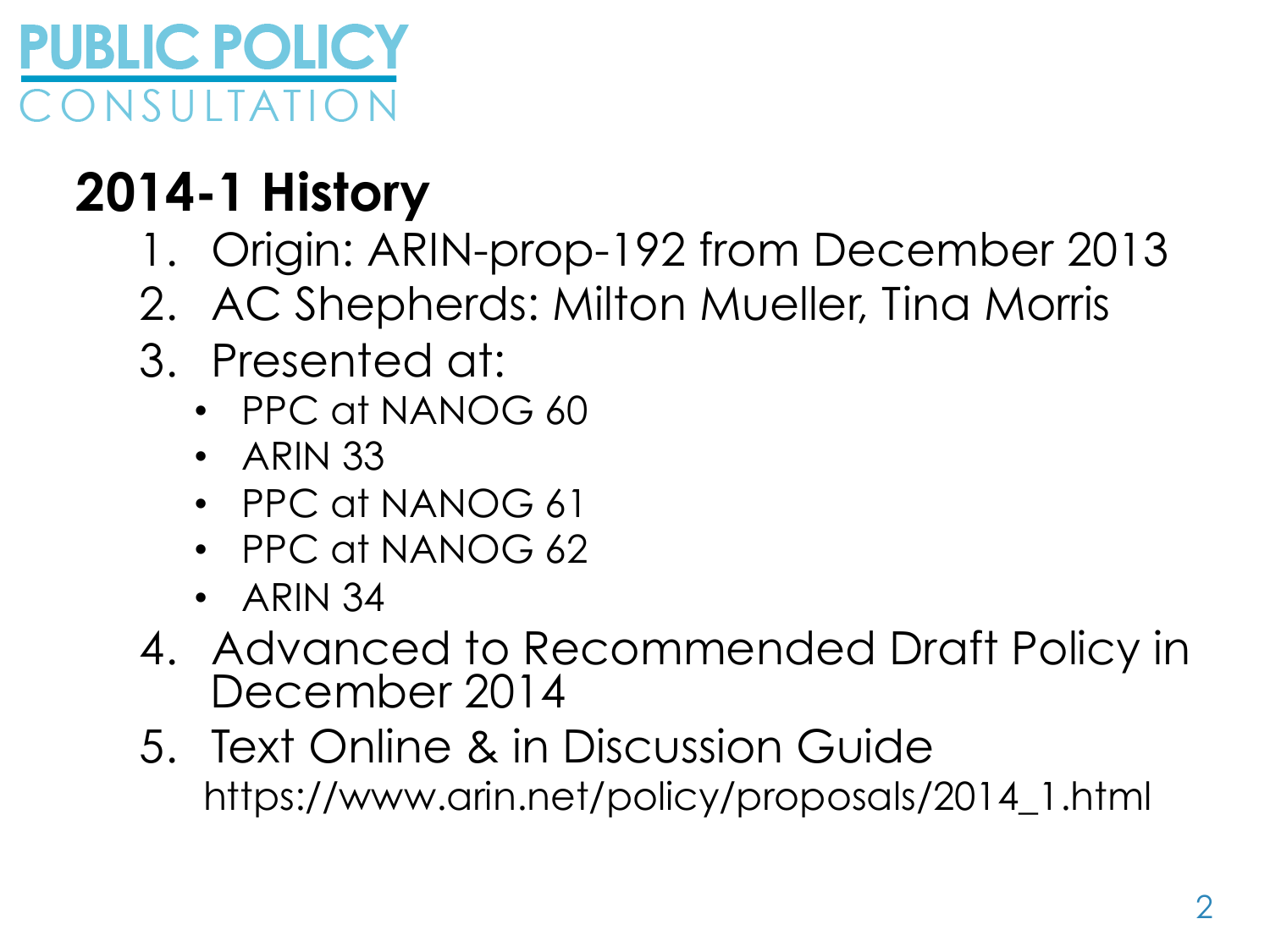

### • **Staff Understanding**

This policy would allow out of region use of ARIN issued resources as long as the requesting organization is presently an ARIN registry customer and currently using the equivalent of a /22 IPv4 block, or a /44 IPv6 block, or an ASN on infrastructure physically located within the ARIN region. An officer attestation would be required to verify that the resource request is not a duplicate of one made to another RIR.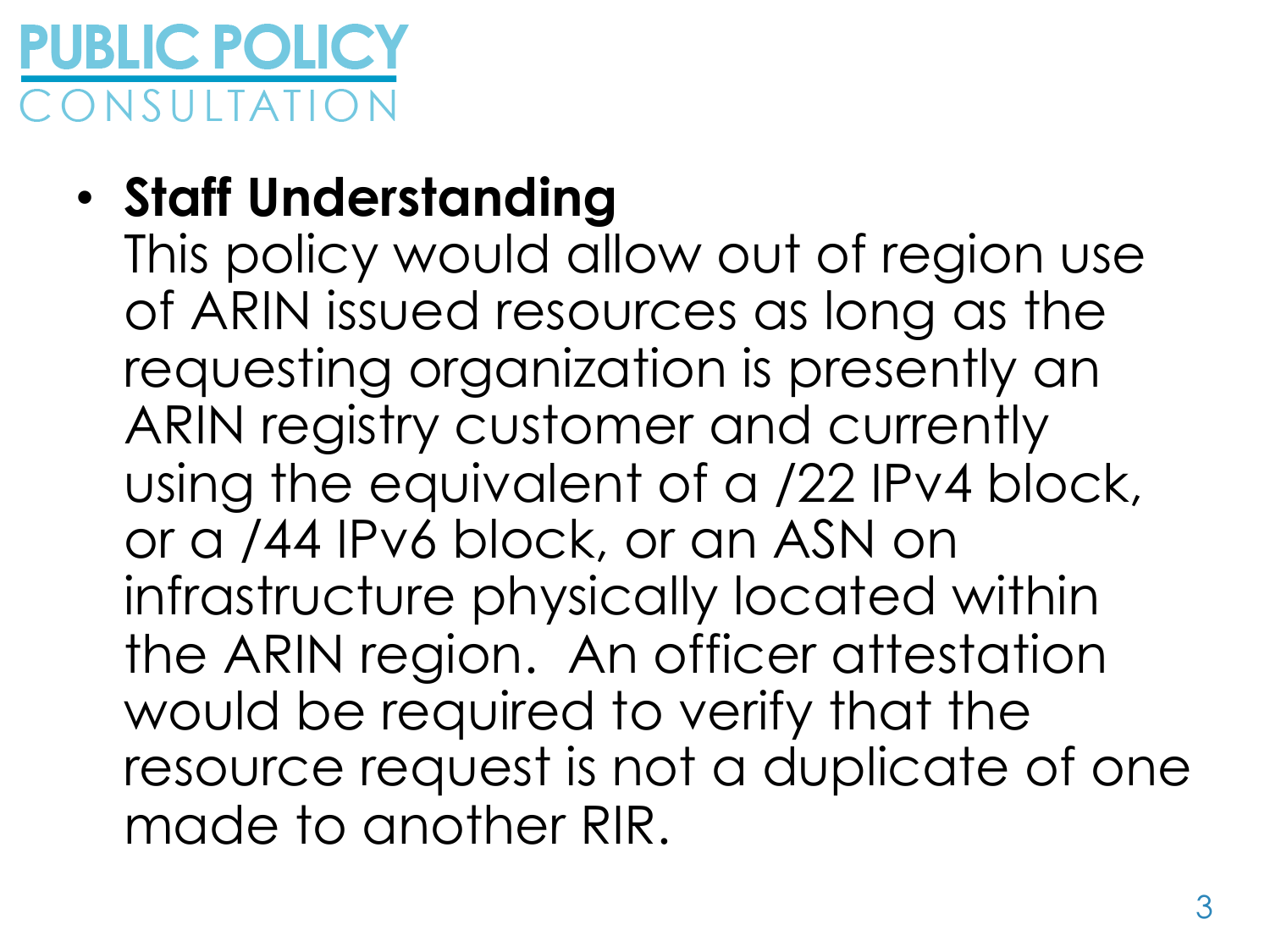### **PUBLIC POLICY Staff Comments**

- 1. Current ARIN policy requires organizations to show a justified need for resources to be used specifically within the ARIN region in order to receive number resources from ARIN. If the draft policy were adopted, ARIN number resources could be requested for use in another region.
- 2. When processing resource requests for use in another region under this policy, ARIN staff would include any address space registered through another RIR and currently used (or available to be used) within that region in its evaluation of the organization's justified need based on current ARIN policy.
- 3. This policy adds a new requirement that staff review utilization outside of the ARIN region, which will require additional time, and could delay the review and processing of requests of this type as well as other request types that ARIN currently handles.
- 4. This policy would be placed in the NRPM as "2.17 Out of Region Use".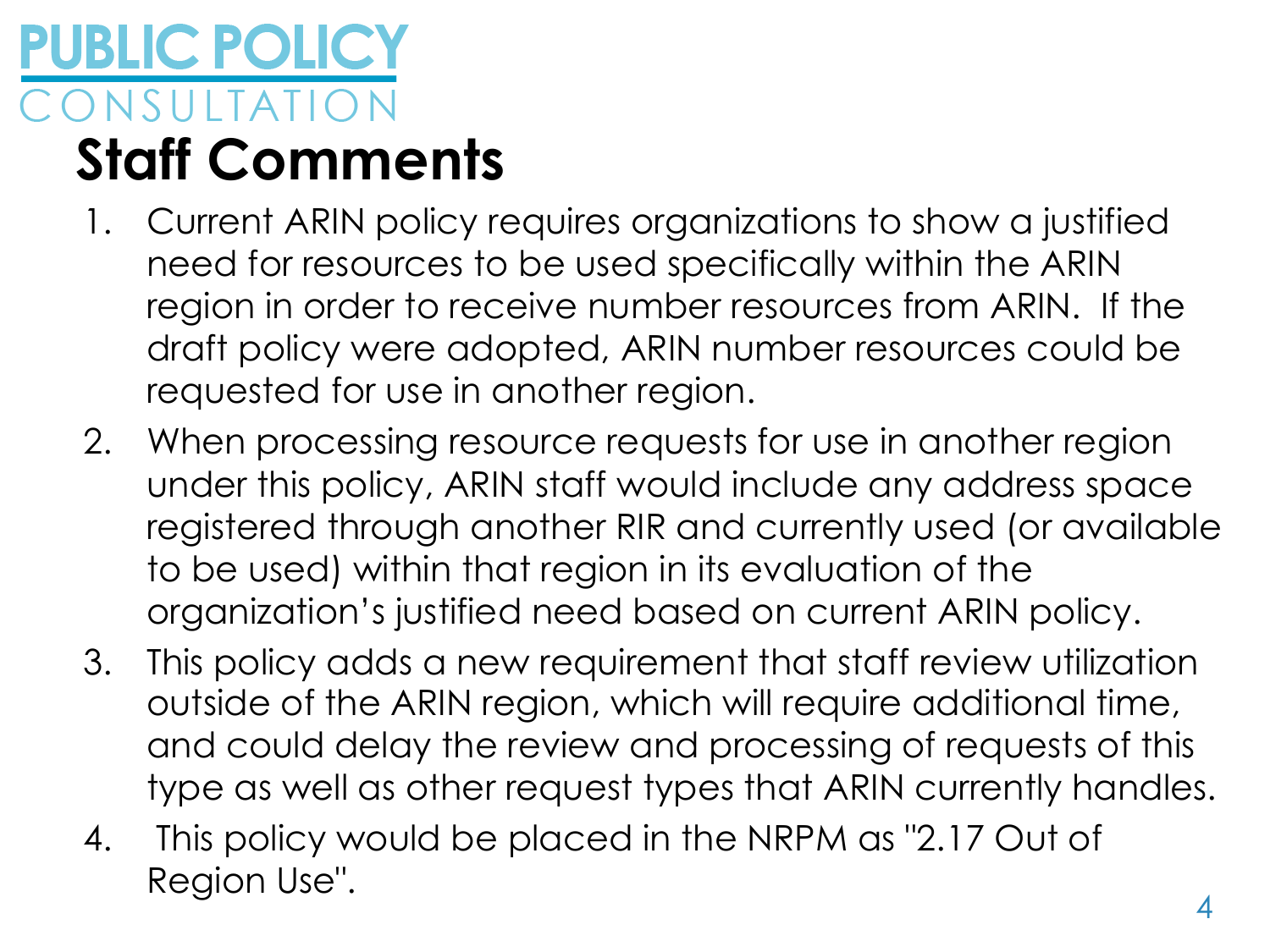# **PUBLIC POLICY**

#### **Legal Assessment**

1. Counsel supports the issuance of resources to entities in the ARIN region that need number resources that will be used in this region and in the remainder of the world. ARIN currently issues resources for these needs based on a needs based allocation methodology. This proposed revised policy now requires that there be /22 of deployed IPv4 resources in the ARIN service region, and once that installation exists it allows all of the recipients' needs outside the ARIN service region to be met by ARIN. The requirement of a meaningful physical presence of the recipient in the service region was absent from the prior version, and is an improvement. (The draft policy does not explicitly spell out that the recipient must have an actual physical presence, as well as a corporate legal entity, in the ARIN region, but implies the requirement indirectly by stating that the requester must presently be using resources in the ARIN region and thus already comply with ARIN's existing requirements.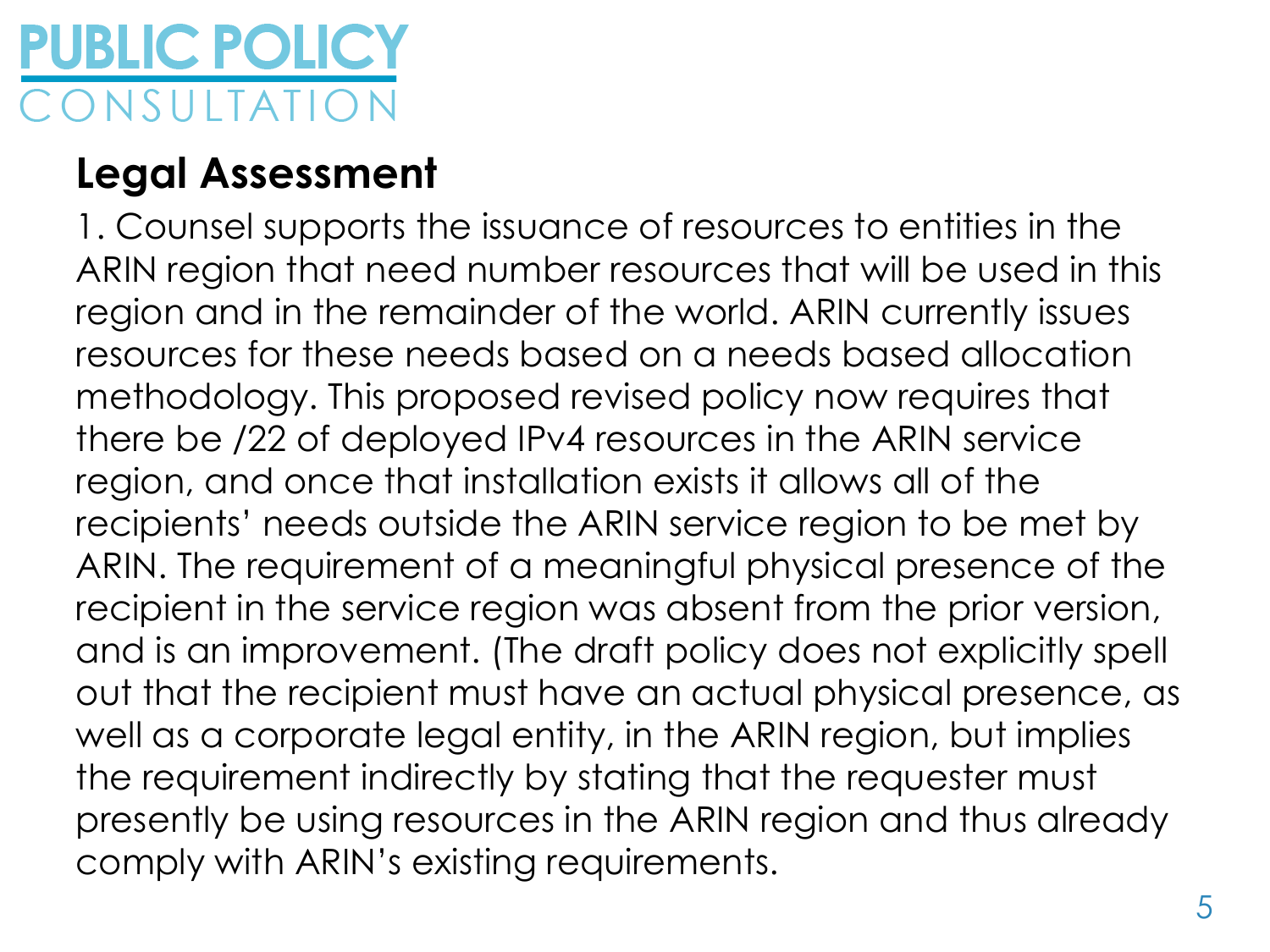

#### **Legal Assessment**

2. The single remaining aspect that continues to create legal and policy concern is that the policy as written and interpreted calls for ARIN to allocate resources solely for use out of the ARIN service region. By definition, those resources should be obtained from the RIR(s) in the service region(s) where the need exists. Counsel would strongly prefer that the policy require that there be a requirement that some of the resources being allocated be needed in the ARIN region. Such a modest limit would be consistent with ICP-2; it would be consistent with ARIN's stewardship responsibility to allocate the waning pool of IPv4 number resources, and will still meet the needs of ARIN based multinational entities who need resources across the globe.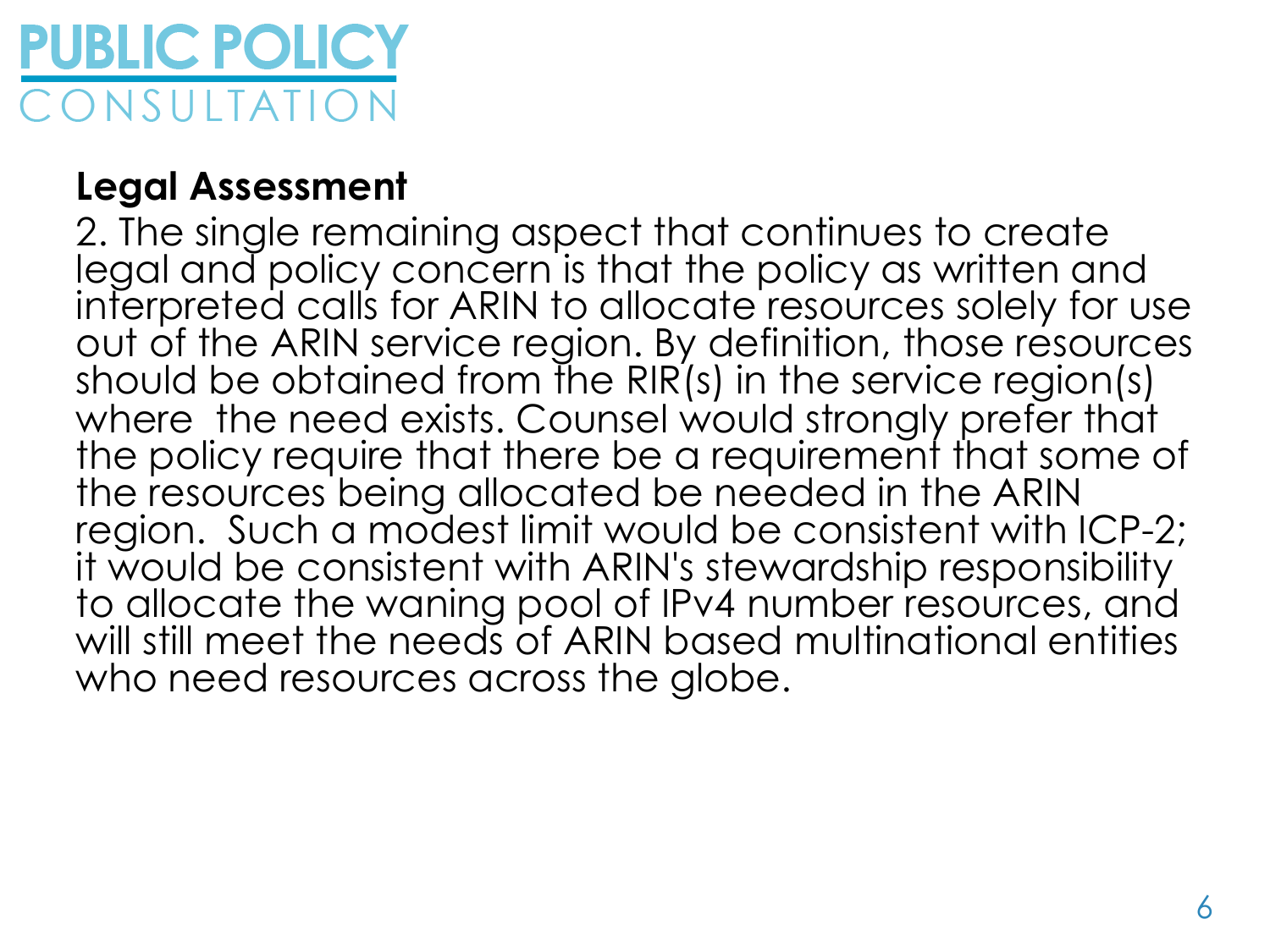

#### **Legal Assessment**

3. This draft policy is inconsistent with ICP2. ARIN is governed by ICANN ICP-2, which calls for establishment of a single RIR to serve each region. ICP2 further notes that multiple RIRs serving in a single region is likely to lead to difficulty for co-ordination and cooperation between the RIRs as well as confusion for the community within the region. The implication of that governance structure is that each RIR can and should serve primarily its service region. Adoption of this policy will result in ARIN effectively providing significant registry services to ARIN qualified recipients in other RIR regions, and such a change should not be undertaken lightly but instead only after the framework provided in ICP-2 is updated (based on global discussion and consent) - to proceed otherwise would undermines ICP-2 and encourages parties to set aside its principles in an uncoordinated manner, risking in the very "confusion for the community" that ICP-2 helps deter at present.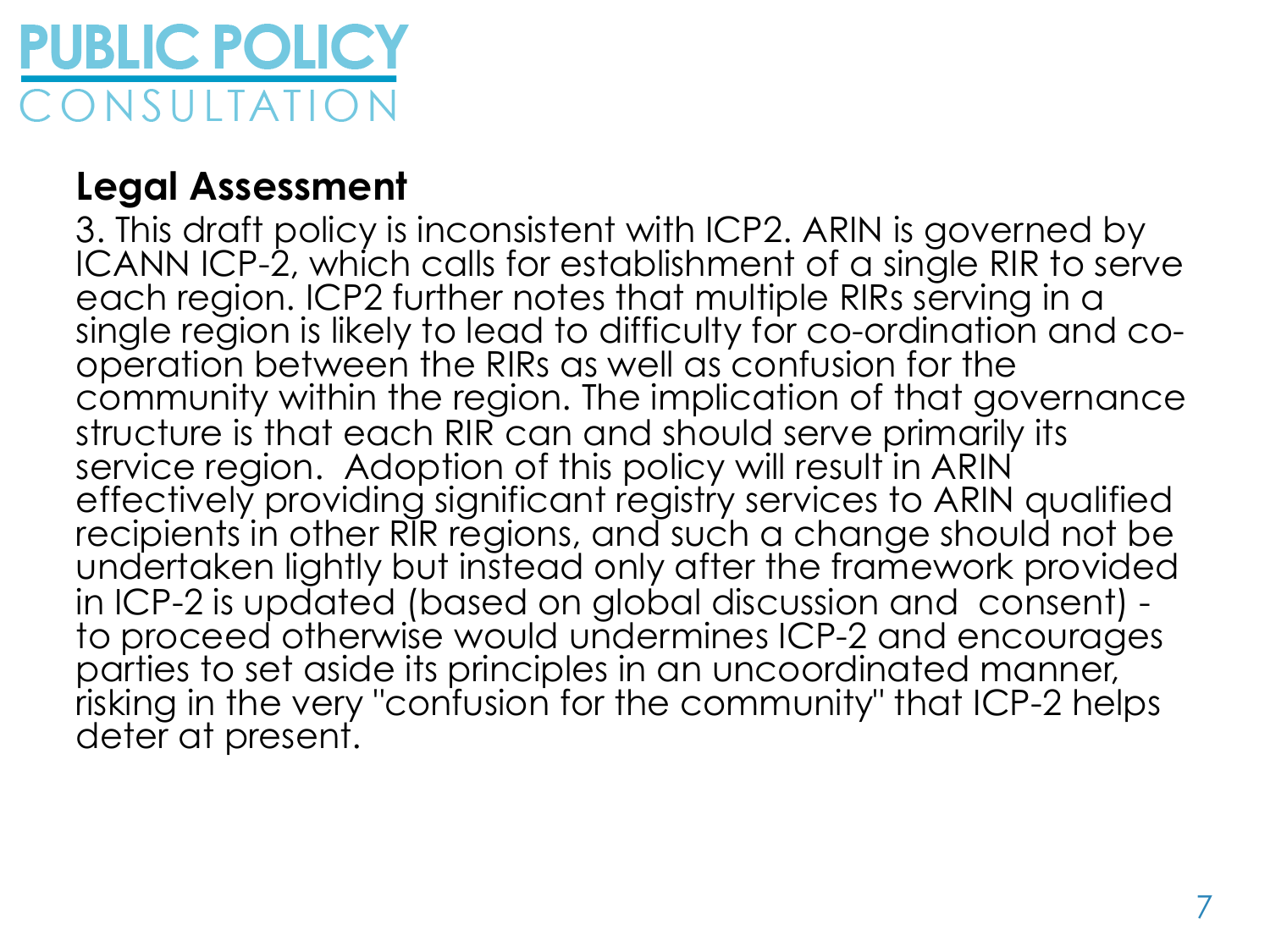

#### **Legal Assessment**

4. ARIN cannot perform business functions contemplated in the policy with certain countries, and related public or private entities, such as relationships to Cuba, Iran and North Korea under U.S. law. This has not historically been an issue for ARIN prior to this proposed policy. It may be necessary to require ARIN's implementation of this policy to require a certification that none of the resources will be deployed contrary to U.S., Canada or Caribbean nations law in this respect. If the draft policy is adopted and ARIN provides resources to qualifying entities for use outside of the region, it is essential that the present requirement for dispute resolution via arbitration at a location in ARIN's service region as currently required in the RSA be maintained to assist in reducing the risk of ARIN becoming subject to the venue, jurisdiction and laws of legal forums outside the ARIN service region.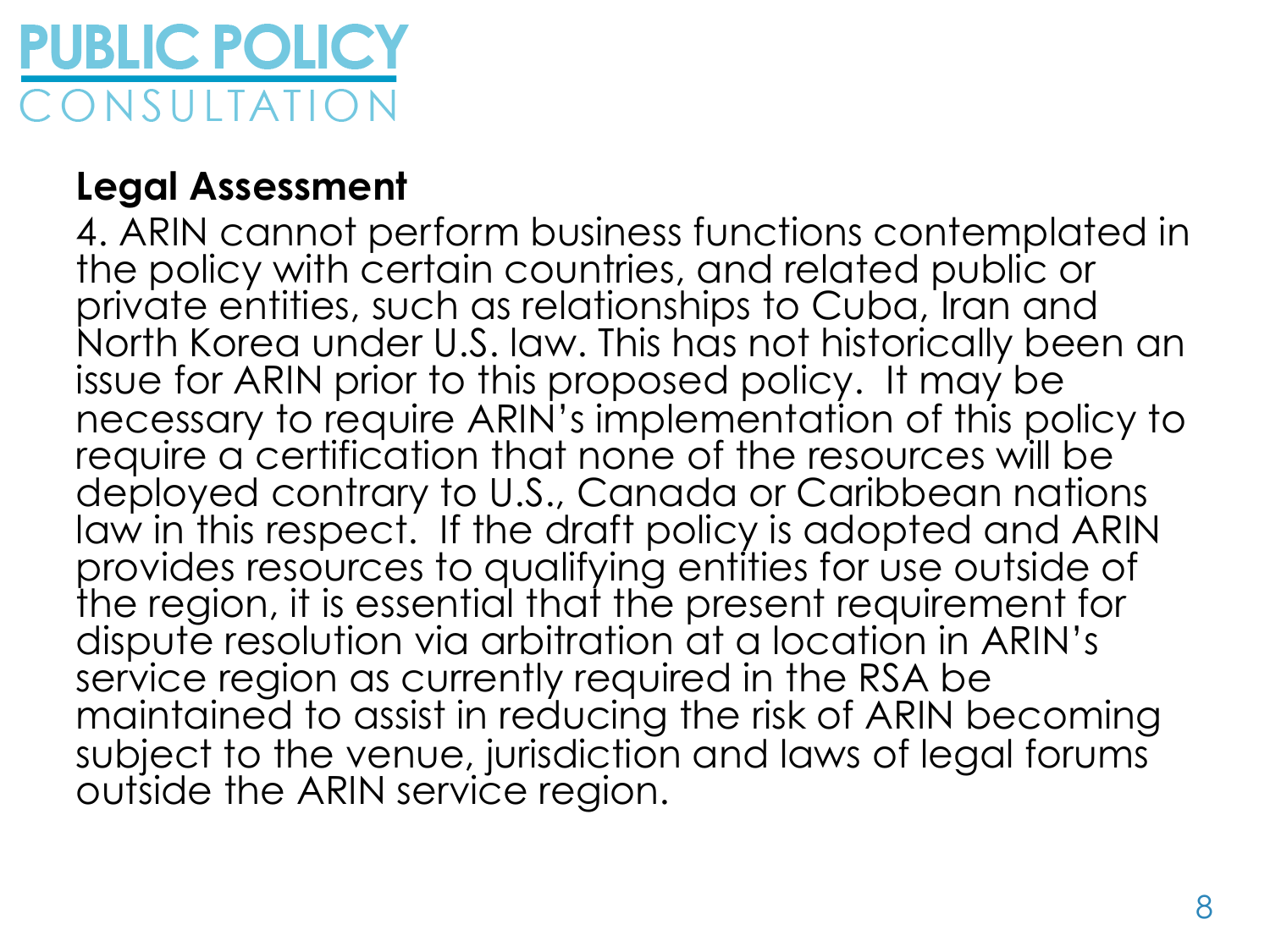

#### **Implementation**

- This policy would have significant resource impact from an implementation aspect. It is estimated that implementation would occur within 5-6 months after ratification by the ARIN Board of Trustees. The following would be needed in order to implement:
- Updated guidelines and internal procedures
- Staff training
- Additional time to review resource requests for out of region use as out of region utilization would now need to be included in the analysis of these requests
- Engineering efforts to handle out of region business rules may be substantial.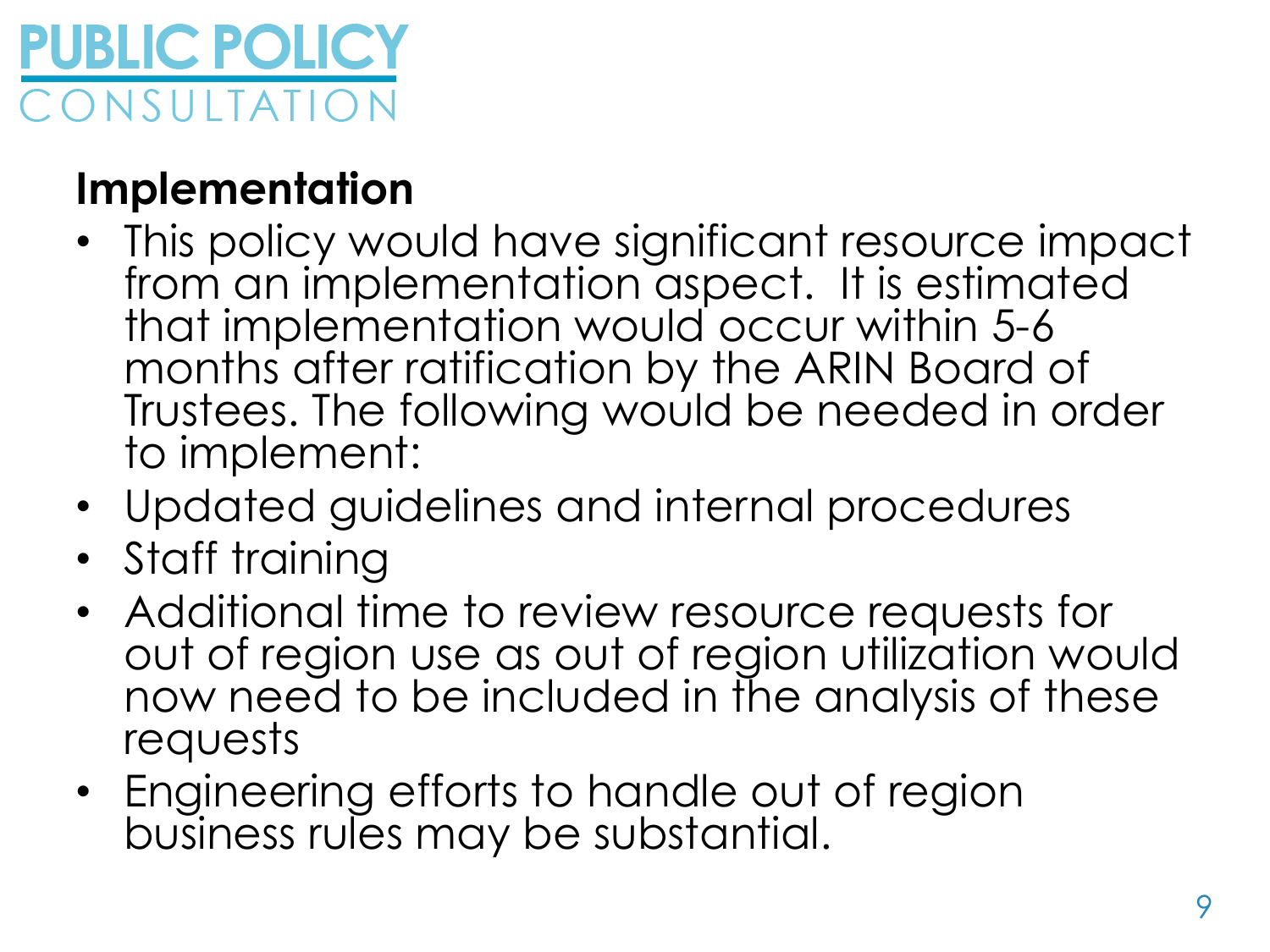

### **Presentation by the AC**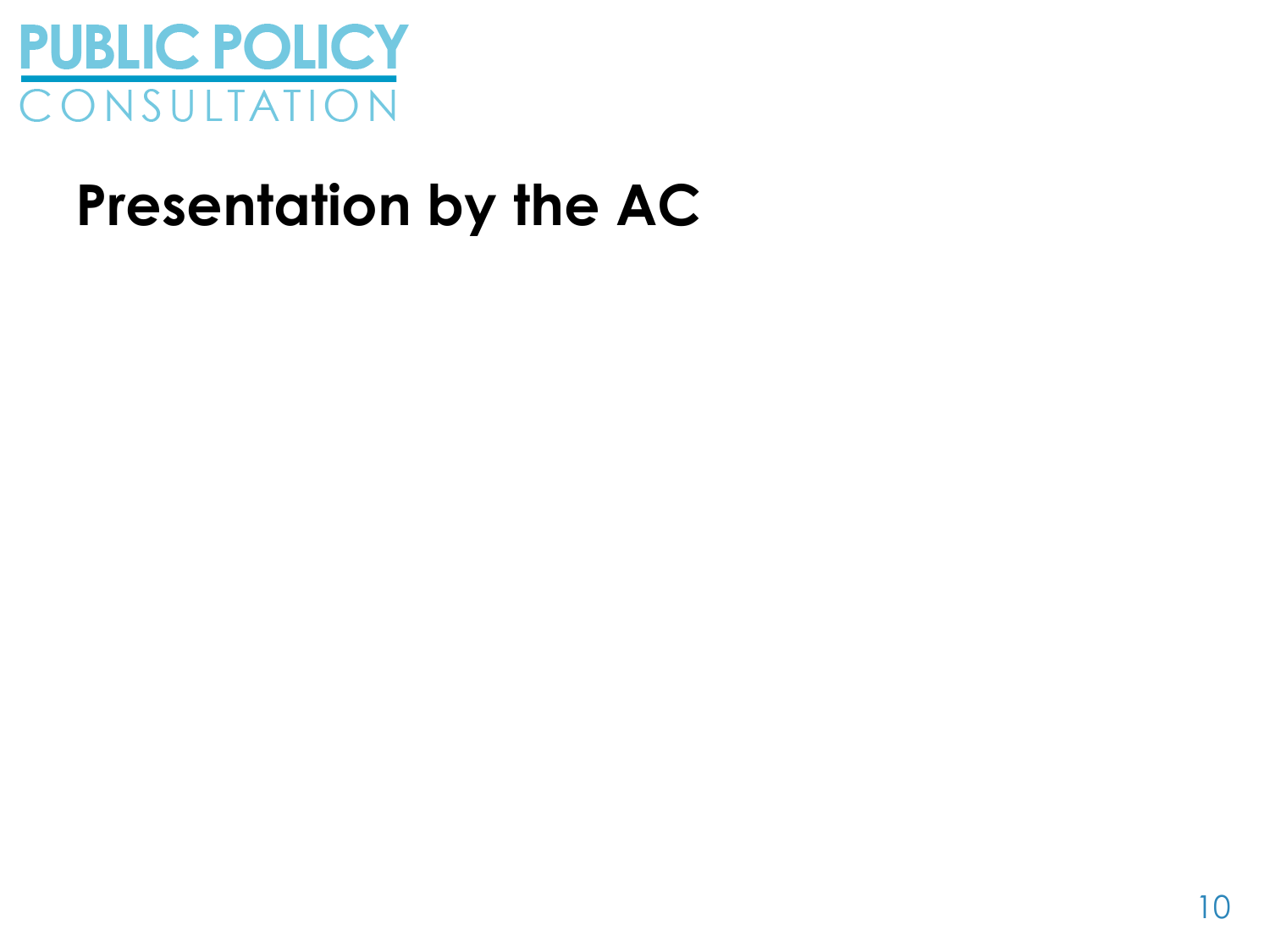# Recommended Draft Policy ARIN-2014-1 "Out of Region Use"

Milton Mueller, Tina Morris AC Shepherds Presented by David Farmer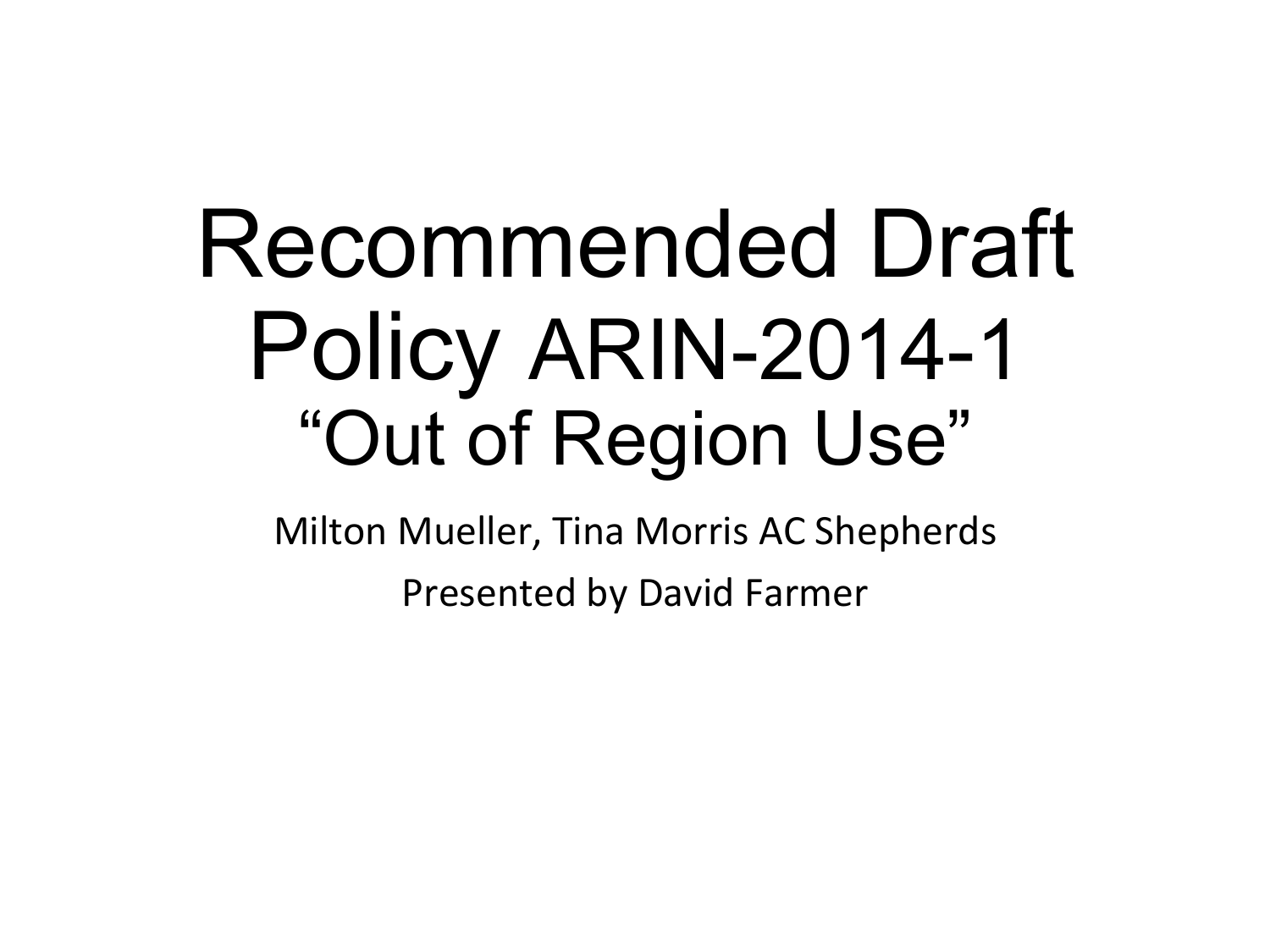# **Summary**

- This policy would allow out of region use of ARIN issued resources as long as the requesting organization is presently an ARIN registry customer and currently using the equivalent of a /22 IPv4 block, or a /44 IPv6 block, or an ASN on infrastructure physically located within the ARIN region. An officer attestation would be required to verify that the resource request is not a duplicate of one made to another RIR.
- If adopted, the current draft policy would not require any of the resources sought to be utilized in the ARIN region.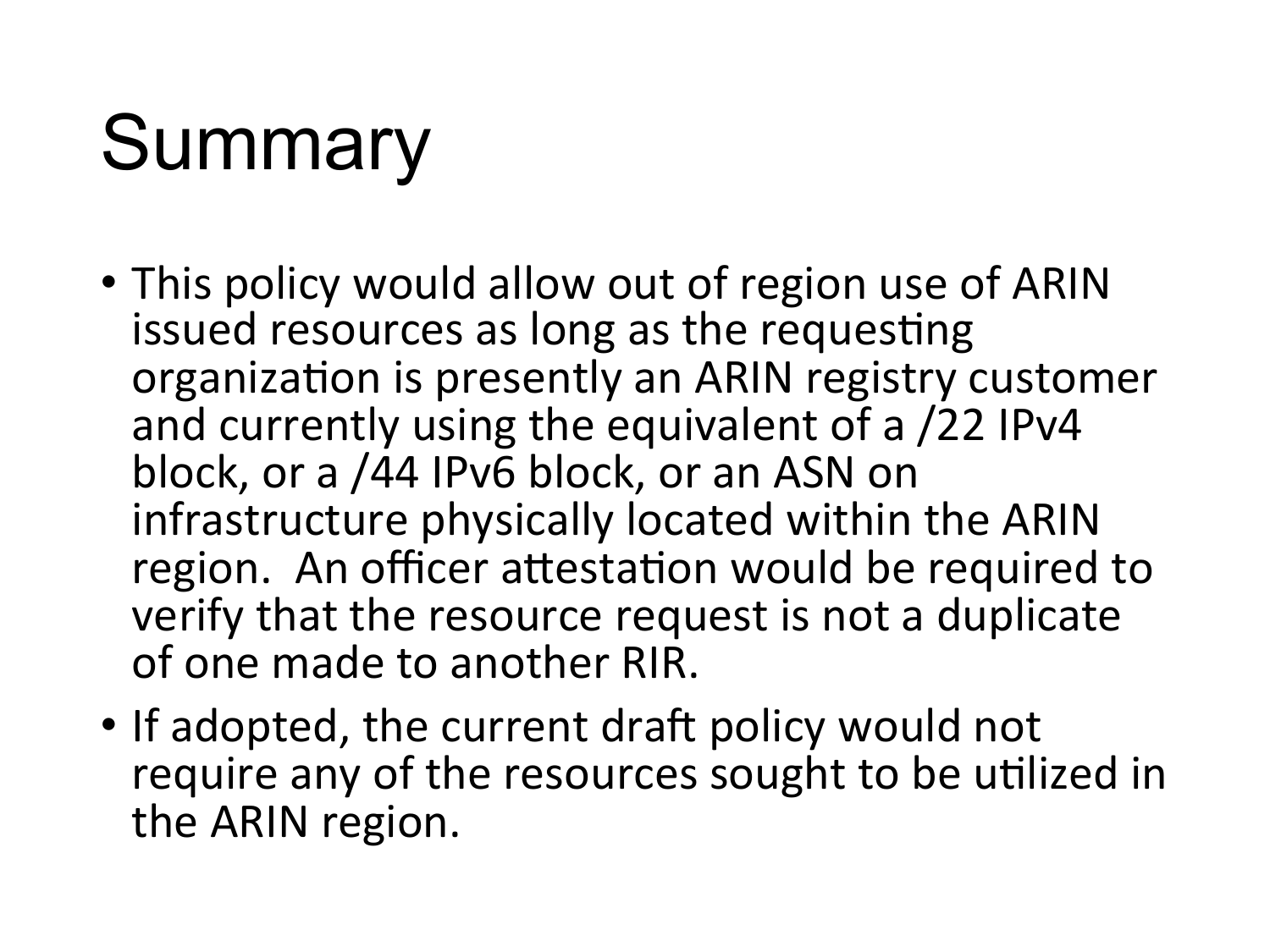### Problem statement

- "Current policy neither clearly forbids nor clearly permits out of region use of ARIN registered resources. This has created confusion and controversy within the ARIN community for some time. Earlier work on this issue has explored several options to restrict or otherwise limit out of region use. None of these options have gained consensus within the community. The next logical option is a proposal that clearly permits out of region use while addressing some of the concerns expressed about unlimited openness to out of region use."
	- Staff has been counting utilization as in-region only when the least specific prefix is routed from within the region.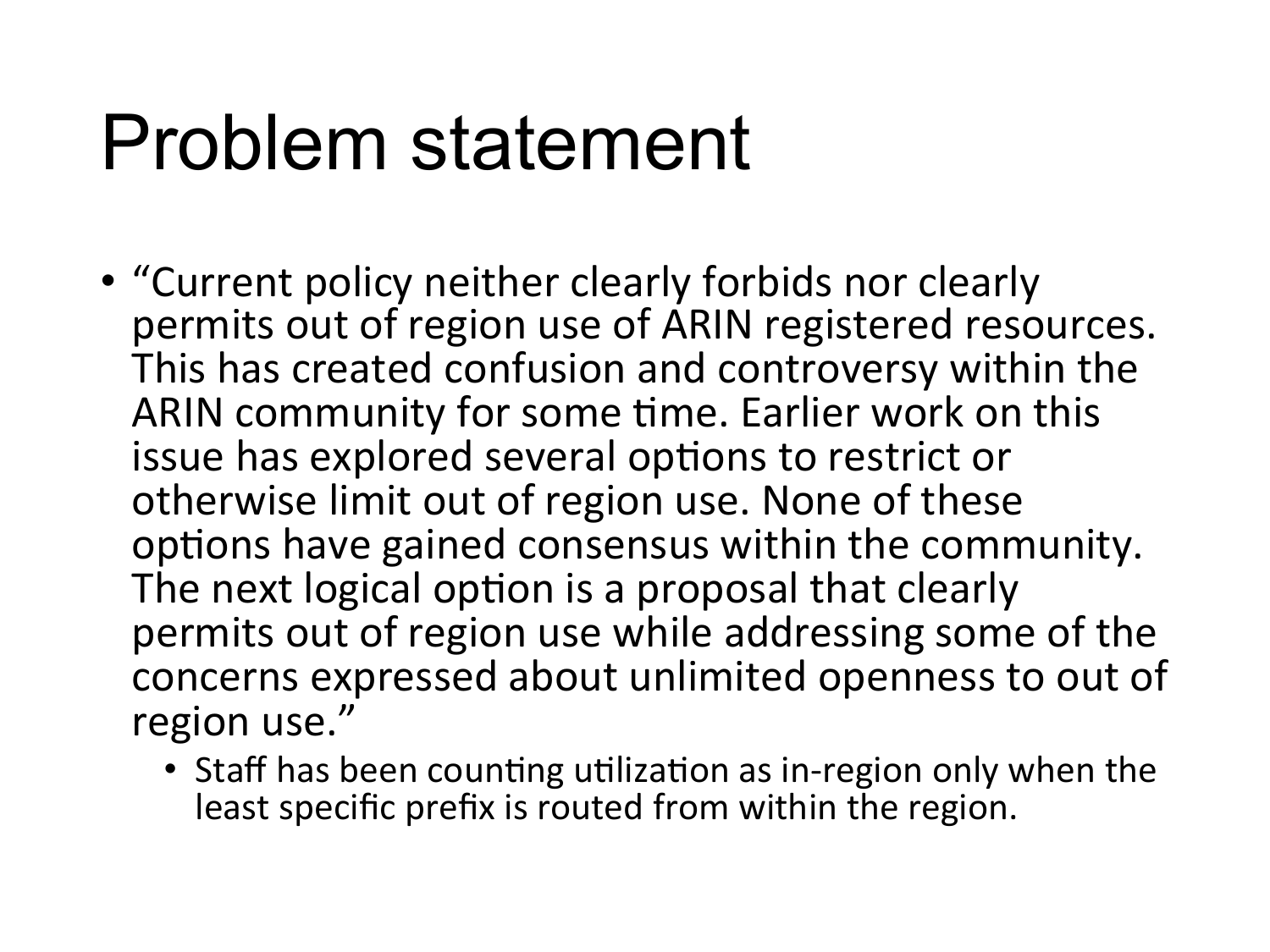## Staff and Legal Review

- Requirement for in-region nexus improved the proposal
- Concerns about the policy's consistency with ICP-2, since none of the resources being sought need to be used within the region
- Counsel has expressed concern that the absence of any need for<br>in-ARIN region resources will result in additional fraudulent requests to ARIN from entities with marginal or no actual ties to ARIN region
- Is 2014-1 a significant change that will affect the way we engage with other RIRs via global and transfer policies?
- An out of region entity might set up a router in the US to route a /22 through that location and tunnel the rest back to a country with no cooperative relationship with the region
- But no legal reasons prevent its implementation, if it is desire of the community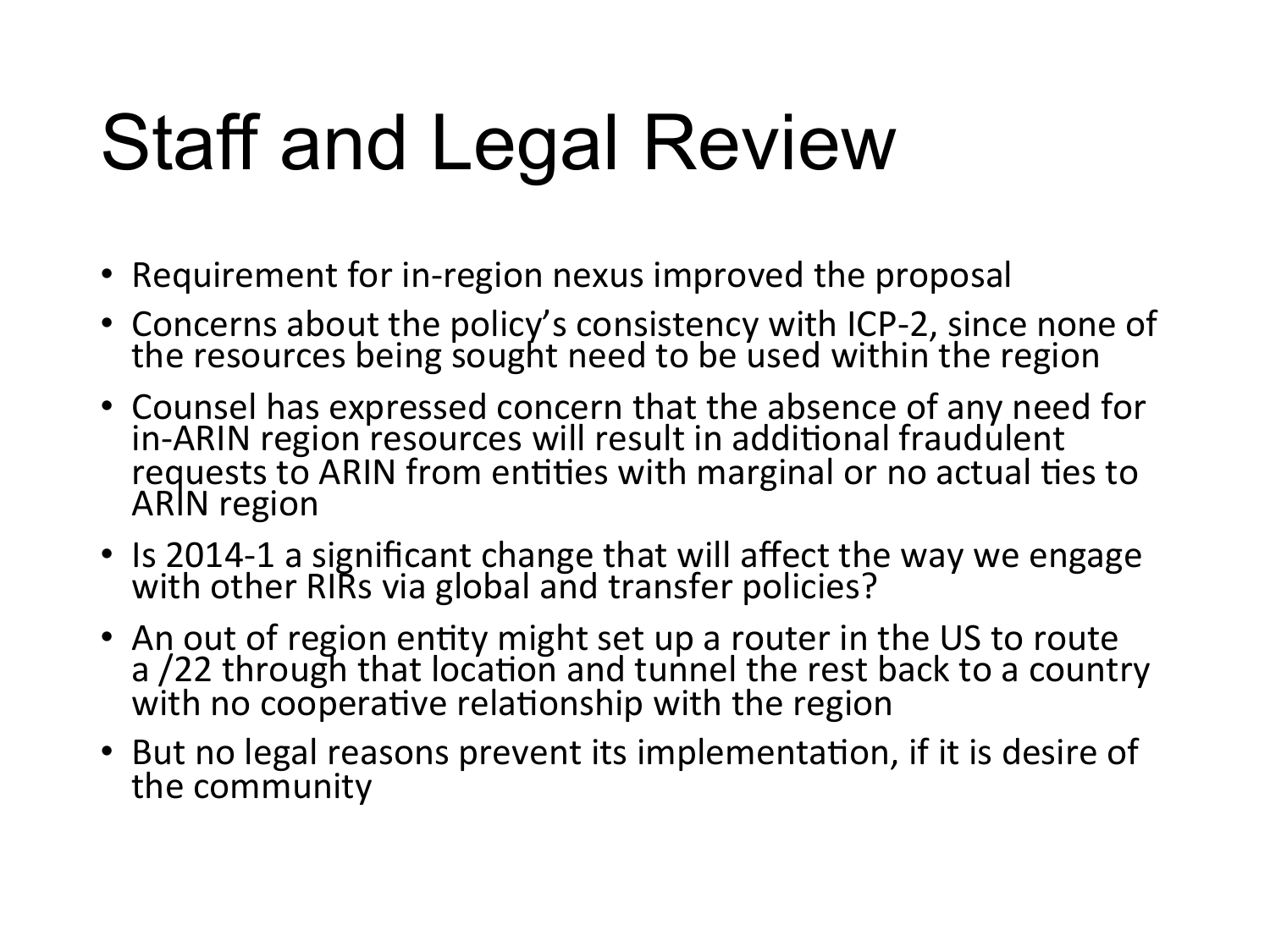### A Little About ICP-2

- Defines Criteria for the Creation of New RIRs
- Is not itself Internet Number Resource Policy, but has an important role in defining aspects of the RIR System
- Requires Non-Overlapping RIR Service Regions when new RIRs are created.
- Does not discuss directly the relationship between the use of resources and RIR Service Regions
- Debate is ongoing whether the lack of 2014-1 having any requirement for in-ARIN region use of resources sought would be consistent with ICP-2
- Details about ICANN's Internet Coordination Policy 2 (ICP-2) can be found here: https://www.icann.org/resources/pages/new-rirs-criteria-2012-02-25-en